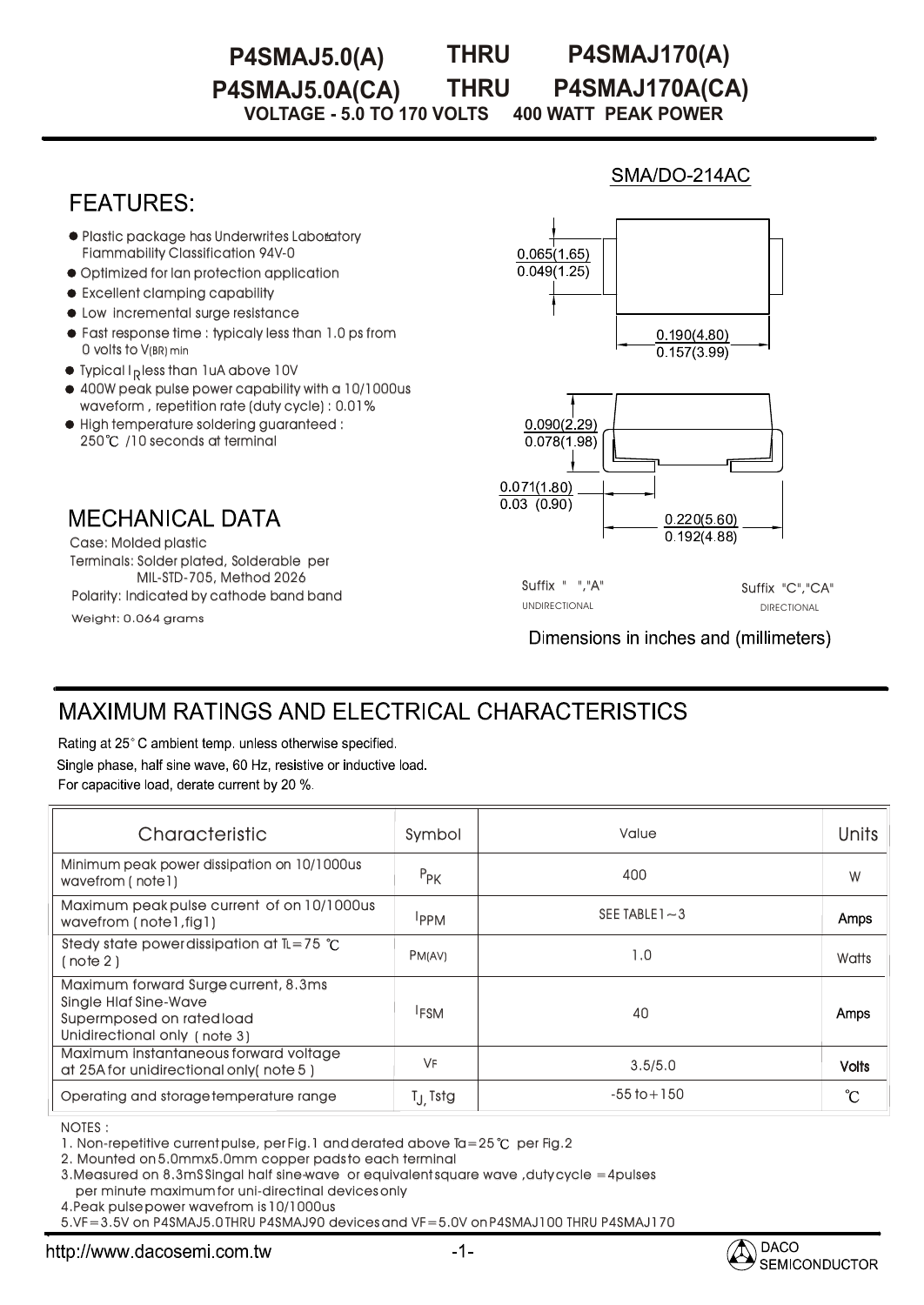#### **RATINGS AND CHARACTERISTIC CURVES P4SMAJ5.0(A)(C)(CA) THRUP4SMAJ170(A)(C)(CA)**





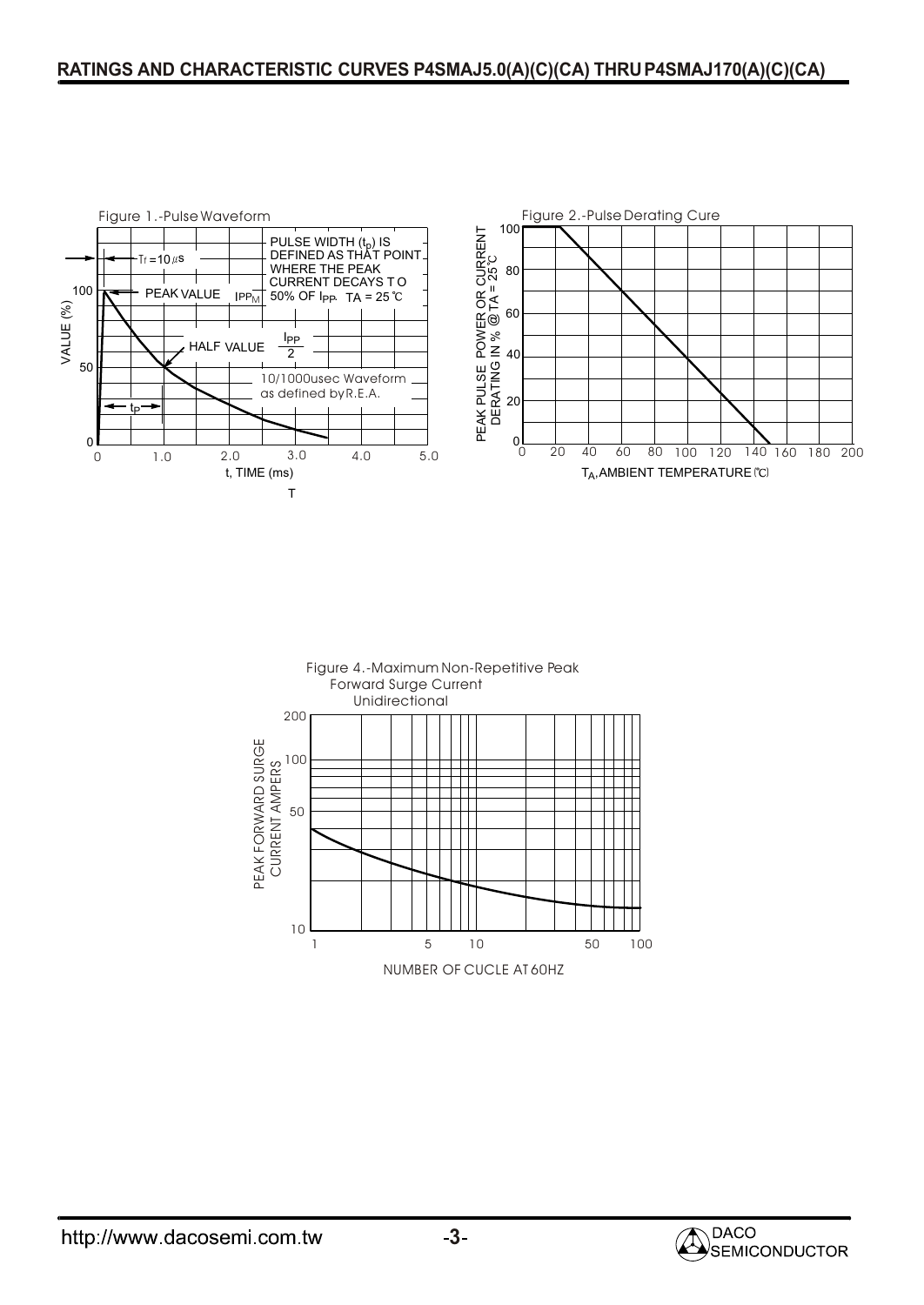## **RATINGS AND CHARACTERISTIC CURVES P4SMAJ5.0(A)(C)(CA) THRUP4SMAJ170(A)(C)(CA)**

| TABLE 1        |                                                      |      |                        |                                                      |                                                                     |                                                        |                                                       |                        |           |
|----------------|------------------------------------------------------|------|------------------------|------------------------------------------------------|---------------------------------------------------------------------|--------------------------------------------------------|-------------------------------------------------------|------------------------|-----------|
| Device<br>Type | Breakdown<br><b>VBR</b><br>Voltage<br>at IT(Voltage) |      | Test<br>Current<br>IT. | Working<br>Peak<br>Reverse<br>Voltage<br><b>VRWM</b> | Maximun<br>Reverse<br>Leakage<br>at V <sub>RWM</sub><br>$I_{R}(uA)$ | Maximun<br>Peak Pulse<br>Current<br><b>IPPM(NOTE5)</b> | Maximmum<br>Clamping<br>Voltage (Vc<br>)atIPPM(NOTE5) | Device<br>Marking code |           |
|                | Min                                                  | Max  | mA                     | Volts                                                | $\mu$ A                                                             | Amps                                                   | Volts                                                 | <b>UNI</b>             | BI        |
| P4SMAJ5.0(C)   | 6.40                                                 | 7.81 | 10                     | 5.00                                                 | 800                                                                 | 31.3                                                   | 9.60                                                  | <b>AD</b>              | <b>WD</b> |
| P4SMAJ5.0A(CA) | 6.40                                                 | 7.08 | 10                     | 5.00                                                 | 800                                                                 | 32.6                                                   | 9.20                                                  | <b>AE</b>              | <b>WE</b> |
| P4SMAJ6.0(C)   | 6.67                                                 | 8.15 | 10                     | 6.00                                                 | 800                                                                 | 26.3                                                   | 11.4                                                  | AF                     | WF        |
| P4SMAJ6.0A(CA) | 6.67                                                 | 7.37 | 10                     | 6.00                                                 | 800                                                                 | 29.1                                                   | 10.3                                                  | AG                     | WG        |
| P4SMAJ6.5(C)   | 7.22                                                 | 8.82 | 10                     | 6.50                                                 | 500                                                                 | 24.4                                                   | 12.3                                                  | AH                     | <b>WH</b> |
| P4SMAJ6.5A(CA) | 7.22                                                 | 7.98 | 10                     | 6.50                                                 | 500                                                                 | 26.8                                                   | 11.2                                                  | AK                     | WK        |
| P4SMAJ7.0(C)   | 7.78                                                 | 9.51 | 10                     | 7.00                                                 | 200                                                                 | 22.6                                                   | 13.3                                                  | <b>AL</b>              | WL        |
| P4SMAJ7.0A(CA) | 7.78                                                 | 8.60 | 10                     | 7.00                                                 | 200                                                                 | 25.0                                                   | 12.0                                                  | AM                     | <b>WM</b> |
| P4SMAJ7.5(C)   | 8.33                                                 | 10.3 | 1.0                    | 7.50                                                 | 100                                                                 | 21.0                                                   | 14.3                                                  | AN                     | <b>WN</b> |
| P4SMAJ7.5A(CA) | 8.33                                                 | 9.21 | 1.0                    | 7.50                                                 | 100                                                                 | 23.3                                                   | 12.9                                                  | AP                     | <b>WP</b> |
| P4SMAJ8.0(C)   | 8.89                                                 | 10.9 | 1.0                    | 8.00                                                 | 50                                                                  | 20.0                                                   | 15.0                                                  | AQ                     | WQ        |
| P4SMAJ8.0A(CA) | 8.89                                                 | 9.83 | 1.0                    | 8.00                                                 | 50                                                                  | 22.1                                                   | 13.6                                                  | AR                     | <b>WR</b> |
| P4SMAJ8.5(C)   | 9.44                                                 | 11.5 | 1.0                    | 8.50                                                 | 10                                                                  | 18.9                                                   | 15.9                                                  | AS                     | <b>WS</b> |
| P4SMAJ8.5(CA)  | 9.44                                                 | 10.4 | 1.0                    | 8.50                                                 | 10                                                                  | 20.8                                                   | 14.4                                                  | AT                     | <b>WT</b> |
| P4SMAJ9.0(C)   | 10.0                                                 | 12.2 | 1.0                    | 9.00                                                 | 5.0                                                                 | 17.8                                                   | 16.9                                                  | AU                     | WU        |
| P4SMAJ9.0A(CA) | 10.0                                                 | 11.1 | 1.0                    | 9.00                                                 | 5.0                                                                 | 19.5                                                   | 15.4                                                  | AV                     | <b>WV</b> |
| P4SMAJ10(C)    | 11.1                                                 | 13.6 | 1.0                    | 10.0                                                 | 5.0                                                                 | 16.0                                                   | 18.8                                                  | AW                     | <b>WW</b> |
| P4SMAJ10A(CA)  | 11.1                                                 | 12.3 | 1.0                    | 10.0                                                 | 5.0                                                                 | 17.6                                                   | 17.0                                                  | AX                     | <b>WX</b> |
| P4SMAJ11(C)    | 12.2                                                 | 14.9 | 1.0                    | 11.0                                                 | 5.0                                                                 | 14.9                                                   | 20.1                                                  | AY                     | <b>WY</b> |
| P4SMJ11A(CA)   | 12.2                                                 | 13.5 | 1.0                    | 11.0                                                 | 5.0                                                                 | 16.5                                                   | 18.2                                                  | AZ                     | WZ        |
| P4SMAJ12(C)    | 13.3                                                 | 16.3 | 1.0                    | 12.0                                                 | 5.0                                                                 | 13.6                                                   | 22.0                                                  | <b>BD</b>              | <b>XD</b> |
| P4SMAJ12A(CA)  | 13.3                                                 | 14.7 | 1.0                    | 12.0                                                 | 5.0                                                                 | 15.1                                                   | 19.9                                                  | <b>BE</b>              | XE        |
| P4SMAJ13(C)    | 14.4                                                 | 17.6 | 1.0                    | 13.0                                                 | 5.0                                                                 | 12.6                                                   | 23.8                                                  | <b>BF</b>              | XF        |
| P4SMAJ13A(CA)  | 14.4                                                 | 15.9 | 1.0                    | 13.0                                                 | 5.0                                                                 | 14.0                                                   | 21.5                                                  | BG                     | XG        |
| P4SMAJ14(C)    | 15.6                                                 | 19.1 | 1.0                    | 14.0                                                 | 5.0                                                                 | 11.6                                                   | 25.8                                                  | BH                     | XH        |
| P4SMAJ14A(CA)  | 15.6                                                 | 17.2 | $1.0\,$                | 14.0                                                 | 5.0                                                                 | 12.9                                                   | 23.2                                                  | BK                     | XK        |
| P4SMAJ15(C)    | 16.7                                                 | 20.4 | 1.0                    | 15.0                                                 | 5.0                                                                 | 11.2                                                   | 26.9                                                  | BL                     | XL        |
| P4SMAJ15A(CA)  | 16.7                                                 | 18.5 | 1.0                    | 15.0                                                 | 5.0                                                                 | 12.3                                                   | 24.4                                                  | <b>BM</b>              | XM        |
| P4SMAJ16(C)    | 17.8                                                 | 21.8 | 1.0                    | 16.0                                                 | 5.0                                                                 | 10.4                                                   | 28.8                                                  | <b>BN</b>              | XN        |
| P4SMAJ16A(CA)  | 17.8                                                 | 19.7 | 1.0                    | 16.0                                                 | 5.0                                                                 | 11.5                                                   | 26.0                                                  | <b>BP</b>              | XP        |
| P4SMAJ17(C)    | 18.9                                                 | 23.1 | 1.0                    | 17.0                                                 | 5.0                                                                 | 9.80                                                   | 30.5                                                  | BQ                     | XQ        |
| P4SMAJ17A(CA)  | 18.9                                                 | 20.9 | 1.0                    | 17.0                                                 | 5.0                                                                 | 10.9                                                   | 27.6                                                  | BR                     | XR        |
| P4SMAJ18(C)    | 20.0                                                 | 24.4 | 1.0                    | 18.0                                                 | 5.0                                                                 | 9.30                                                   | 32.2                                                  | BS                     | XS        |
| P4SMAJ18A(CA)  | 20.0                                                 | 22.1 | $1.0\,$                | 18.0                                                 | 5.0                                                                 | 10.3                                                   | 29.2                                                  | BT                     | XT        |
| P4SMAJ20(C)    | 22.2                                                 | 27.1 | 1.0                    | 20.0                                                 | 5.0                                                                 | 8.40                                                   | 35.8                                                  | <b>BU</b>              | XU        |
| P4SMAJ20A(CA)  | 22.2                                                 | 24.5 | 1.0                    | 20.0                                                 | 5.0                                                                 | 9.30                                                   | 32.4                                                  | BV                     | <b>XV</b> |
| P4SMAJ22(C)    | 24.4                                                 | 29.8 | 1.0                    | 22.0                                                 | 5.0                                                                 | 7.60                                                   | 39.4                                                  | BW                     | XW        |
| P4SMAJ22A(CA)  | 24.4                                                 | 26.9 | 1.0                    | 22.0                                                 | 5.0                                                                 | 8.50                                                   | 35.5                                                  | BX                     | XX        |
| P4SMAJ24(C)    | 26.7                                                 | 32.6 | 1.0                    | 24.0                                                 | 5.0                                                                 | 7.00                                                   | 43.0                                                  | BY                     | XY        |
| P4SMAJ24A(CA)  | 26.7                                                 | 29.5 | 1.0                    | 24.0                                                 | 5.0                                                                 | 7.70                                                   | 38.9                                                  | BZ                     | XZ        |
| P4SMAJ26(C)    | 28.9                                                 | 35.3 | 1.0                    | 26.0                                                 | 5.0                                                                 | 6.40                                                   | 46.6                                                  | CD                     | YD        |
| P4SMAJ26A(CA)  | 28.9                                                 | 31.9 | $1.0\,$                | 26.0                                                 | 5.0                                                                 | 7.10                                                   | 42.1                                                  | $\mathsf{CE}$          | YE        |

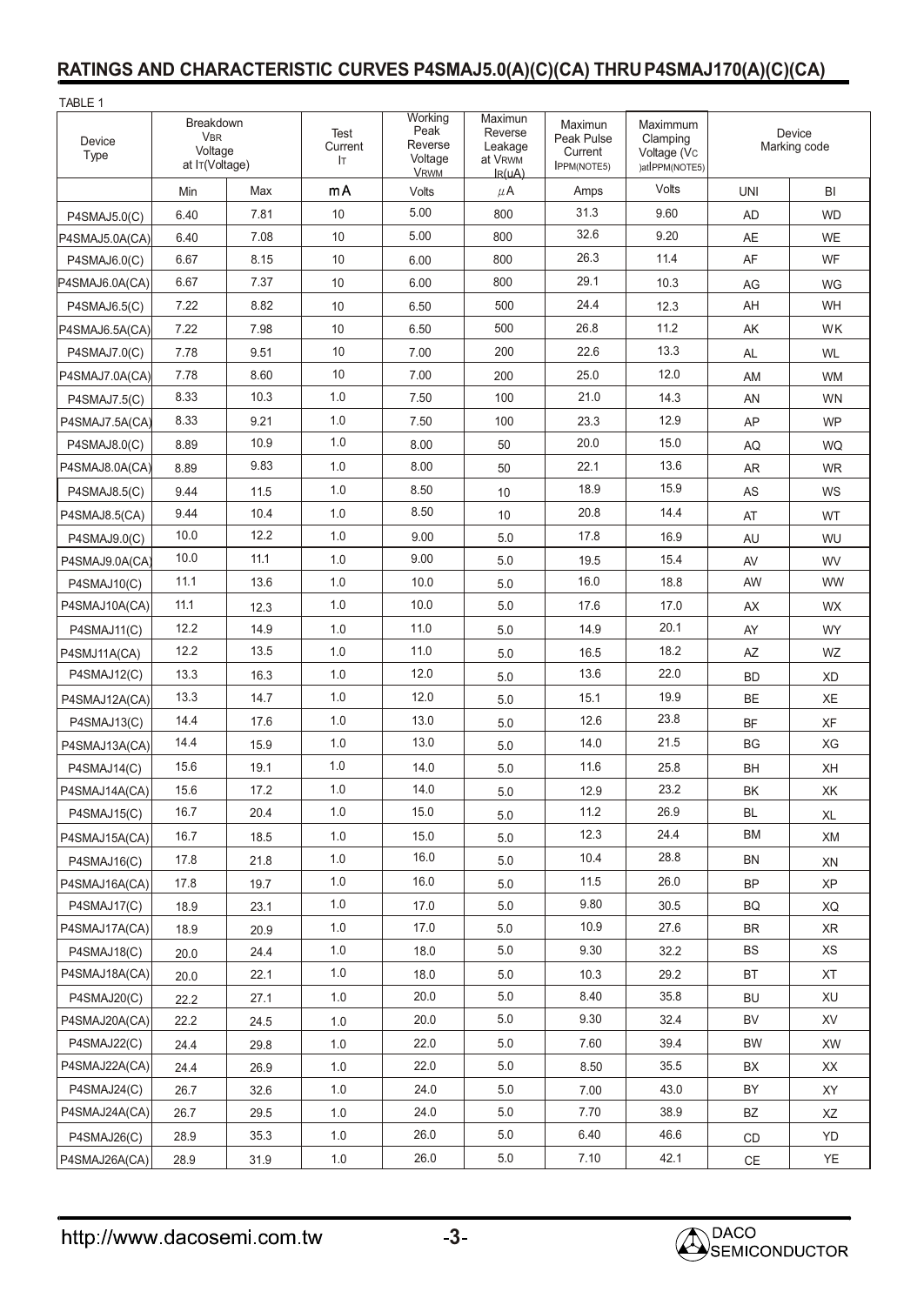#### **RATINGS AND CHARACTERISTIC CURVES P4SMAJ5.0(A)(C)(CA) THRUP4SMAJ170(A)(C)(CA)**

| TABLE 2            |                                             |      |                       |                                                      |                                                                     |                                                        |                                                       |                        |           |
|--------------------|---------------------------------------------|------|-----------------------|------------------------------------------------------|---------------------------------------------------------------------|--------------------------------------------------------|-------------------------------------------------------|------------------------|-----------|
| Device<br>Type     | Breakdown<br><b>VBR</b><br>Voltage<br>at IT |      | Test<br>Current<br>Iт | Working<br>Peak<br>Reverse<br>Voltage<br><b>VRWM</b> | Maximun<br>Reverse<br>Leakage<br>at V <sub>RWM</sub><br>$I_{R}(uA)$ | Maximun<br>Peak Pulse<br>Current<br><b>IPPM(NOTE5)</b> | Maximmum<br>Clamping<br>Voltage (Vc<br>)atIPPM(NOTE5) | Device<br>Marking code |           |
|                    | Min                                         | Max  | mA                    | Volts                                                | $\mu$ A                                                             | Amps                                                   | Volts                                                 | <b>UNI</b>             | BI        |
| P4SMAJ28(C)        | 31.1                                        | 38.0 | 1.0                   | 28.0                                                 | 5.0                                                                 | 6.0                                                    | 50.1                                                  | <b>CF</b>              | YF        |
| P4SMAJ28A(CA)      | 31.1                                        | 34.4 | 1.0                   | 28.0                                                 | 5.0                                                                 | 6.6                                                    | 45.4                                                  | CG                     | ΥG        |
| P4SMAJ30(C)        | 33.3                                        | 40.7 | 1.0                   | 30.0                                                 | 5.0                                                                 | 5.6                                                    | 53.5                                                  | <b>CH</b>              | YH        |
| P4SMAJ30A(CA)      | 33.3                                        | 36.8 | 1.0                   | 30.0                                                 | 5.0                                                                 | 6.2                                                    | 48.4                                                  | СK                     | YK        |
| P4SMAJ33(C)        | 36.7                                        | 44.9 | 1.0                   | 33.0                                                 | 5.0                                                                 | 5.1                                                    | 59.0                                                  | <b>CL</b>              | YL        |
| P4SMAJ33A(CA)      | 36.7                                        | 40.6 | 1.0                   | 33.0                                                 | 5.0                                                                 | 5.6                                                    | 53.3                                                  | <b>CM</b>              | <b>YM</b> |
| P4SMAJ36(C)        | 40.0                                        | 48.9 | 1.0                   | 36.0                                                 | 5.0                                                                 | 4.7                                                    | 64.3                                                  | <b>CN</b>              | <b>YN</b> |
| P4SMAJ36A(CA)      | 40.0                                        | 44.2 | 1.0                   | 36.0                                                 | 5.0                                                                 | 5.2                                                    | 58.1                                                  | CP                     | YP        |
| P4SMAJ40(C)        | 44.4                                        | 54.3 | 1.0                   | 40.0                                                 | 5.0                                                                 | 4.2                                                    | 71.4                                                  | CQ                     | <b>YQ</b> |
| P4SMAJ40A(CA)      | 44.4                                        | 49.1 | 1.0                   | 40.0                                                 | 5.0                                                                 | 4.7                                                    | 64.5                                                  | <b>CR</b>              | <b>YR</b> |
| P4SMAJ43(C)        | 47.8                                        | 58.4 | 1.0                   | 43.0                                                 | 5.0                                                                 | 3.9                                                    | 76.7                                                  | <b>CS</b>              | <b>YS</b> |
| P4SMAJ43A(CA)      | 47.8                                        | 52.8 | 1.0                   | 43.0                                                 | 5.0                                                                 | 4.3                                                    | 69.4                                                  | <b>CT</b>              | YT        |
| P4SMAJ45(C)        | 50.0                                        | 61.1 | 1.0                   | 45.0                                                 | 5.0                                                                 | 3.7                                                    | 80.3                                                  | <b>CU</b>              | YU        |
| P4SMAJ45(CA)       | 50.0                                        | 55.3 | 1.0                   | 45.0                                                 | 5.0                                                                 | 4.1                                                    | 72.7                                                  | <b>CV</b>              | YV        |
| P4SMAJ48(C)        | 53.3                                        | 65.1 | 1.0                   | 48.0                                                 | 5.0                                                                 | 3.5                                                    | 85.5                                                  | <b>CW</b>              | YW        |
| P4SMAJ48A(CA)      | 53.3                                        | 58.9 | 1.0                   | 48.0                                                 | 5.0                                                                 | 3.9                                                    | 77.4                                                  | <b>CX</b>              | YX        |
| P4SMAJ51(C)        | 56.7                                        | 69.3 | 1.0                   | 51.0                                                 | 5.0                                                                 | 3.3                                                    | 91.1                                                  | <b>CY</b>              | YY        |
| P4SMAJ51A(CA)      | 56.7                                        | 62.7 | 1.0                   | 51.0                                                 | 5.0                                                                 | 3.6                                                    | 82.4                                                  | CZ                     | YZ        |
| P4SMAJ54(C)        | 60.0                                        | 73.3 | 1.0                   | 54.0                                                 | 5.0                                                                 | 3.1                                                    | 96.3                                                  | <b>RD</b>              | ZD        |
| P4SMAJ54A(CA)      | 60.0                                        | 66.3 | 1.0                   | 54.0                                                 | 5.0                                                                 | 3.4                                                    | 87.1                                                  | <b>RE</b>              | ZE        |
| P4SMAJ58(C)        | 64.4                                        | 78.7 | 1.0                   | 58.0                                                 | 5.0                                                                 | 2.9                                                    | 103                                                   | RF                     | ZF        |
| P4SMAJ58A(CA)      | 64.4                                        | 71.2 | 1.0                   | 58.0                                                 | 5.0                                                                 | 3.2                                                    | 93.6                                                  | <b>RG</b>              | ZG        |
| P4SMAJ60(C)        | 66.7                                        | 81.5 | 1.0                   | 60.0                                                 | 5.0                                                                 | 2.8                                                    | 107                                                   | <b>RH</b>              | ZH        |
| P4SMAJ60A(CA)      | 66.7                                        | 73.7 | 1.0                   | 60.0                                                 | 5.0                                                                 | 3.1                                                    | 96.8                                                  | RK                     | ZK        |
| P4SMAJ64(C)        | 71.1                                        | 86.9 | 1.0                   | 64.0                                                 | 5.0                                                                 | 2.6                                                    | 114                                                   | <b>RL</b>              | ZL        |
| P4SMAJ64A(CA)      | 71.1                                        | 78.6 | $1.0\,$               | 64.0                                                 | 5.0                                                                 | 2.9                                                    | 103                                                   | <b>RM</b>              | ZM        |
| P4SMAJ70(C)        | 77.8                                        | 95.1 | 1.0                   | 70.0                                                 | 5.0                                                                 | 2.4                                                    | 125                                                   | <b>RN</b>              | ZN        |
| P4SMAJ70A(CA)      | 77.8                                        | 86.0 | 1.0                   | 70.0                                                 | $5.0\,$                                                             | 2.7                                                    | 113                                                   | <b>RP</b>              | ZP        |
| P4SMAJ75(C)        | 83.3                                        | 102  | 1.0                   | 75.0                                                 | 5.0                                                                 | 2.2                                                    | 134                                                   | <b>RQ</b>              | ZQ        |
| P4SMAJ75A(CA)      | 83.3                                        | 92.1 | 1.0                   | 75.0                                                 | $5.0\,$                                                             | 2.5                                                    | 121                                                   | <b>RR</b>              | ZR        |
| P4SMAJ78(C)        | 86.7                                        | 106  | 1.0                   | 78.0                                                 | 5.0                                                                 | 2.2                                                    | 139                                                   | <b>RS</b>              | ZS        |
| P4SMAJ78A(CA)      | 86.7                                        | 95.8 | 1.0                   | 78.0                                                 | 5.0                                                                 | 2.4                                                    | 126                                                   | <b>RT</b>              | ZT        |
| P4SMAJ85(C)        | 94.4                                        | 115  | 1.0                   | 85.0                                                 | 5.0                                                                 | 2.0                                                    | 151                                                   | <b>RU</b>              | ZU        |
| P4SMAJ85A(CA)      | 94.4                                        | 104  | 1.0                   | 85.0                                                 | 5.0                                                                 | 2.2                                                    | 137                                                   | <b>RV</b>              | ZV        |
| P4SMAJ90(C)        | 100                                         | 122  | 1.0                   | 90.0                                                 | 5.0                                                                 | 1.9                                                    | 160                                                   | <b>RW</b>              | ZW        |
| P4SMAJ90A(CA)      | 100                                         | 111  | 1.0                   | 90.0                                                 | 5.0                                                                 | 2.1                                                    | 146                                                   | RX                     | ΖX        |
| <b>PSMAJ100(C)</b> | 111                                         | 136  | 1.0                   | 100                                                  | 5.0                                                                 | 1.7                                                    | 179                                                   | <b>RY</b>              | ZY        |
| P4SMAJ100A(CA)     | 111                                         | 123  | 1.0                   | 100                                                  | $5.0\,$                                                             | 1.9                                                    | 162                                                   | RZ                     | ZZ        |
| P4SMAJ110(C)       | 122                                         | 149  | 1.0                   | 110                                                  | 5.0                                                                 | 1.5                                                    | 196                                                   | SD                     | VD        |
| P4SMAJ110A(CA)     | 122                                         | 135  | 1.0                   | 110                                                  | 5.0                                                                 | 1.7                                                    | 177                                                   | $\mathsf{SE}$          | VE        |
| P4SMAJ120(C)       | 133                                         | 163  | 1.0                   | 120                                                  | $5.0\,$                                                             | $1.4$                                                  | 214                                                   | SF                     | VF        |
| P4SMAJ120A(CA)     | 133                                         | 147  | $1.0\,$               | 120                                                  | $5.0\,$                                                             | $1.6\,$                                                | 193                                                   | SG                     | VG        |